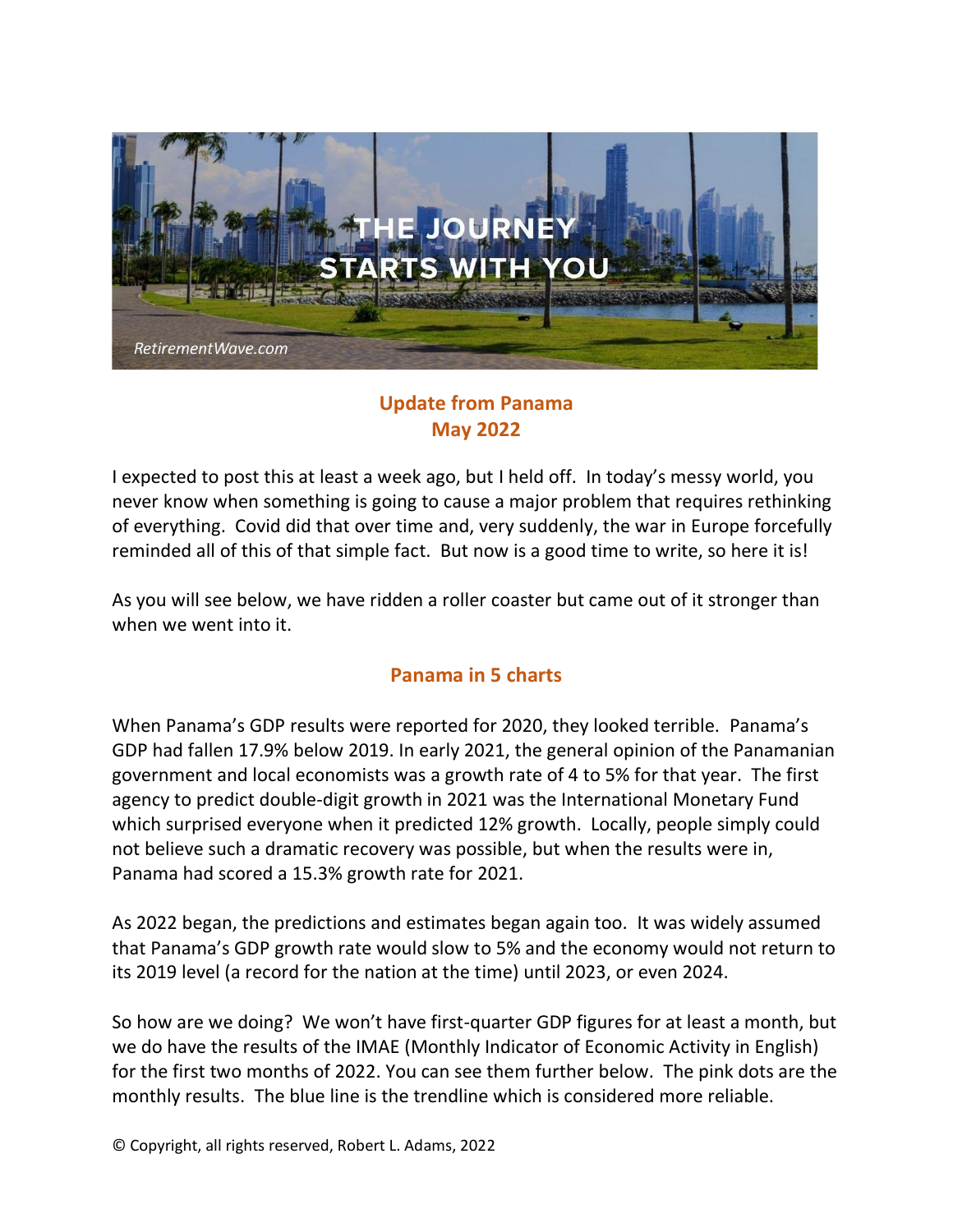Although not the GDP, the IMAE is similar. While the GDP figures include all economic activity, the IMAE focuses on the sectors where statistics are easier and faster to collect and which represent the majority of economic activity. It provides a very good indicator of the GDP's direction and is released more frequently. Here it is, as of the end of February.



Source

Source *- [Instituto Nacional de Estadística y Censo](https://www.inec.gob.pa/Default.aspx)*

By this measure, Panama has already passed 2019 and set a new record IMAE result. Okay, no one has a crystal ball, but I am not worried. This could be a record-breaking year for us, and that has been predicted by others. Their argument is well-made, but I wait until the second half of any year before feeling really comfortable.

But what about the one professional outfit that made the best prediction last year? What about the IMF? What does it say about this year?

Here are IMF forecasts for 2022 for a variety of Latin American nations, including Panama's neighbors, the two "powerhouses" (Mexico and Brazil), and others with whom Panama is often compared.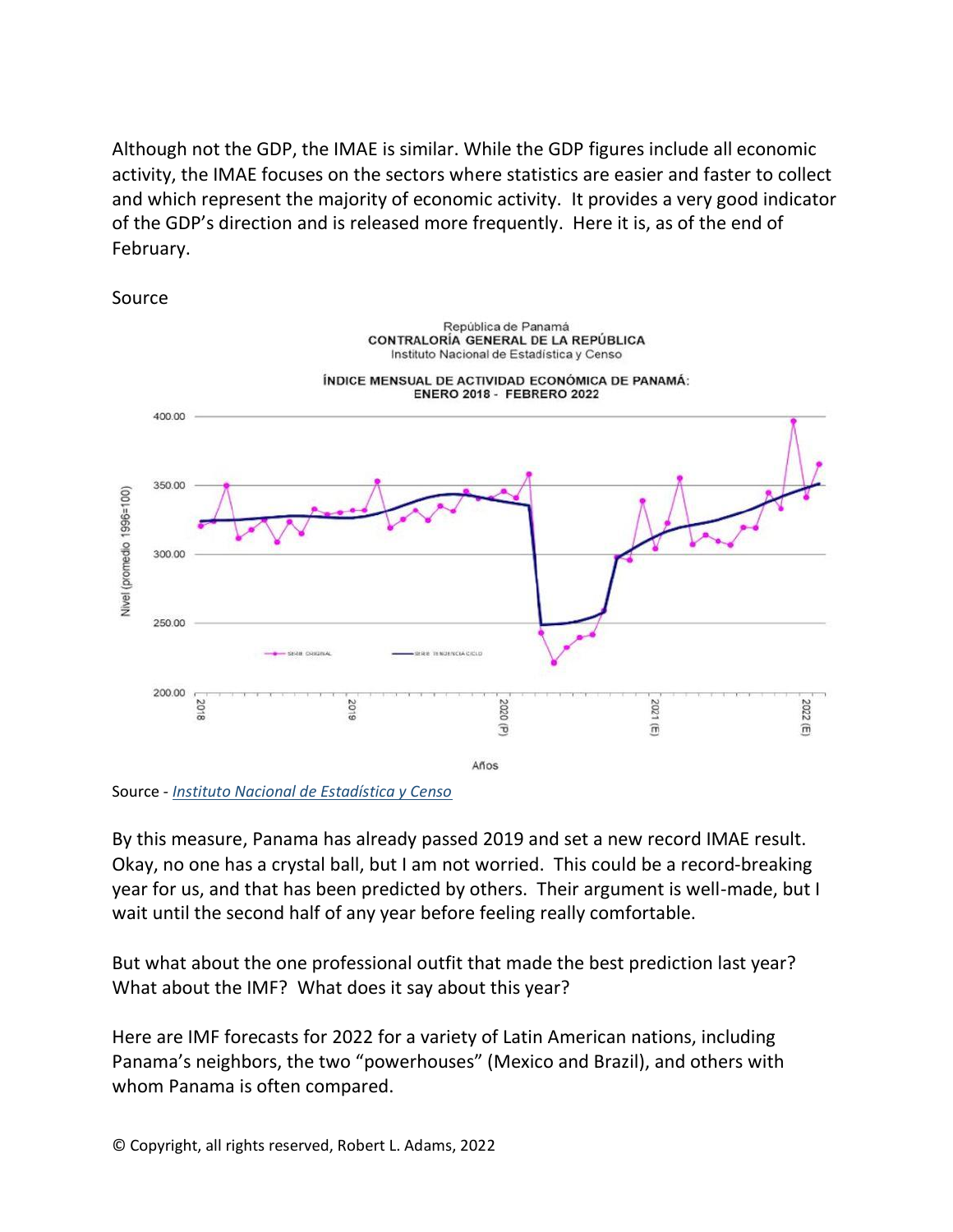

But what about the rest of the world, the "advanced" economies of North America and Europe?



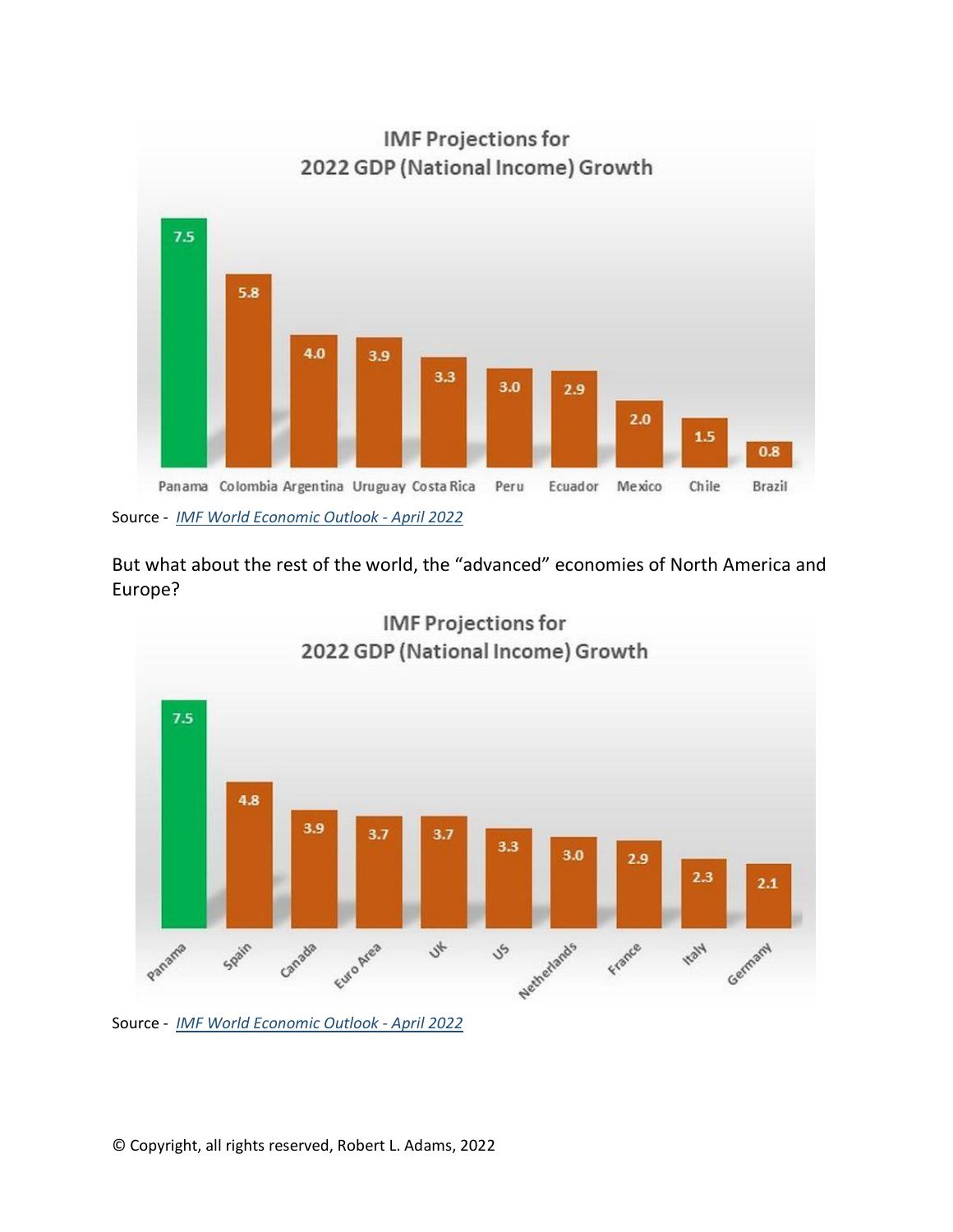Let me share one more set of statistics that demonstrate the results of nearly two decades of high growth. I refer to GDP as "national income" for those not familiar with the term, Gross Domestic Product.

**GDP** (National Income) 2022

| Per Capita (PPP) in US \$ |        |
|---------------------------|--------|
| Panama                    | 36,085 |
| Chile                     | 28,526 |
| <b>Uruguay</b>            | 26,663 |
| Costa Rica                | 24,490 |
| Dominican Republic        | 23,983 |
| <b>Mexico</b>             | 22,216 |
| Colombia                  | 18,225 |
| <b>Brazil</b>             | 17,208 |
| Peru                      | 15,035 |
| <b>Ecuador</b>            | 12,664 |

Source - *[IMF World Economic Outlook Database - April 2022](https://www.imf.org/en/Publications/WEO/weo-database/2022/April)*

Statistics can help us understand the real world. But interpretation is critical. I could provide one, but for that, I again return to the IMF. No one has more experience dealing with nations all over the world, and certainly in Latin America, who are in serious financial trouble, not just for years but even decades.

No major international finance agency is disliked as much by the nations who come looking for money at low-interest rates and on easy terms compared to what any private funder would provide than the International Monetary Fund. They are disliked because they require the applicant to practice the national self-discipline to live within their means.

That is the trap. I f the nation's leadership had shown that level of self-discipline, they would not be in the trouble they are in. If the will to change is not there, the IMF cannot force it.

I imagine one problem the IMF staff often face is the question, "Show us where it works!" That is a tough challenge. Latin American nations, Panama included, have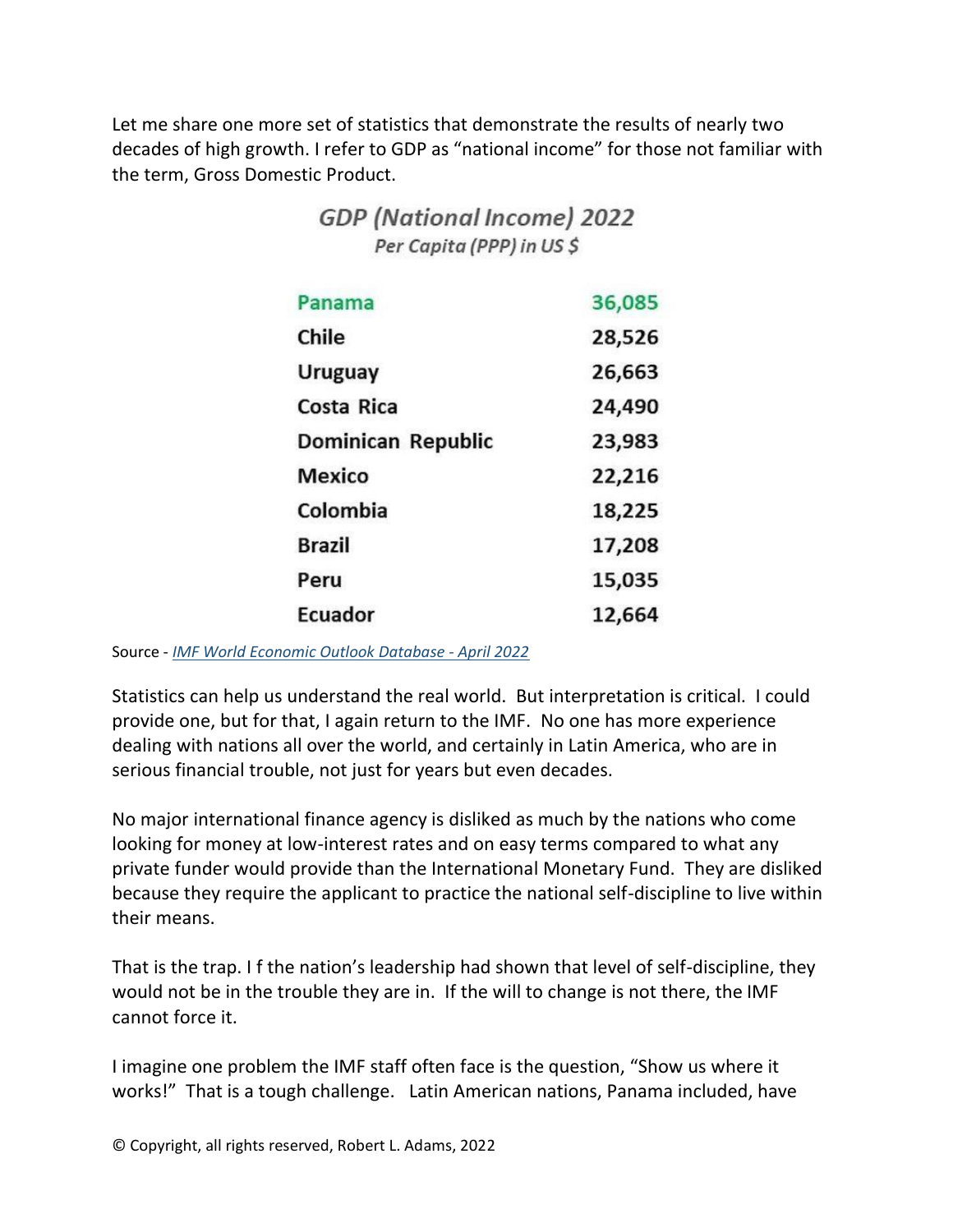passed through difficult days when the leadership was incompetent or corrupt. That is not a Latin American problem, it is a human problem, but this is our region and that is where we look for examples.

The IMF now has an example. I have never read such a positive report on a small nation from the IMF. The chart below may surprise you too, but you need to read the story from one of the three links below. It is not a long story, but it is better than a book. You can read it and understand it in minutes, not hours or days. They provide it in English, Spanish, and Portuguese below.



Source: World Economic Outlook. Note: Convergence ratio is in percent of US real per capita GDP, PPP. Convergence velocity is the average change in convergence ratios per decade in percentage points.

**IMF** 

*Source: [The Different Shades of Latin America's Economic Convergence](https://blog-dialogoafondo.imf.org/?page_id=16177) {English}* 

*Source: [Los diferentes matices de la convergencia económica en América Latina](https://blog-dialogoafondo.imf.org/?p=16213) {Español}* 

*Source: [Os vários tons da convergência econômica da América Latina](https://www.imf.org/pt/News/Articles/2021/09/30/blog-the-different-shades-of-latin-america-economic-convergence) {Português}* 

© Copyright, all rights reserved, Robert L. Adams, 2022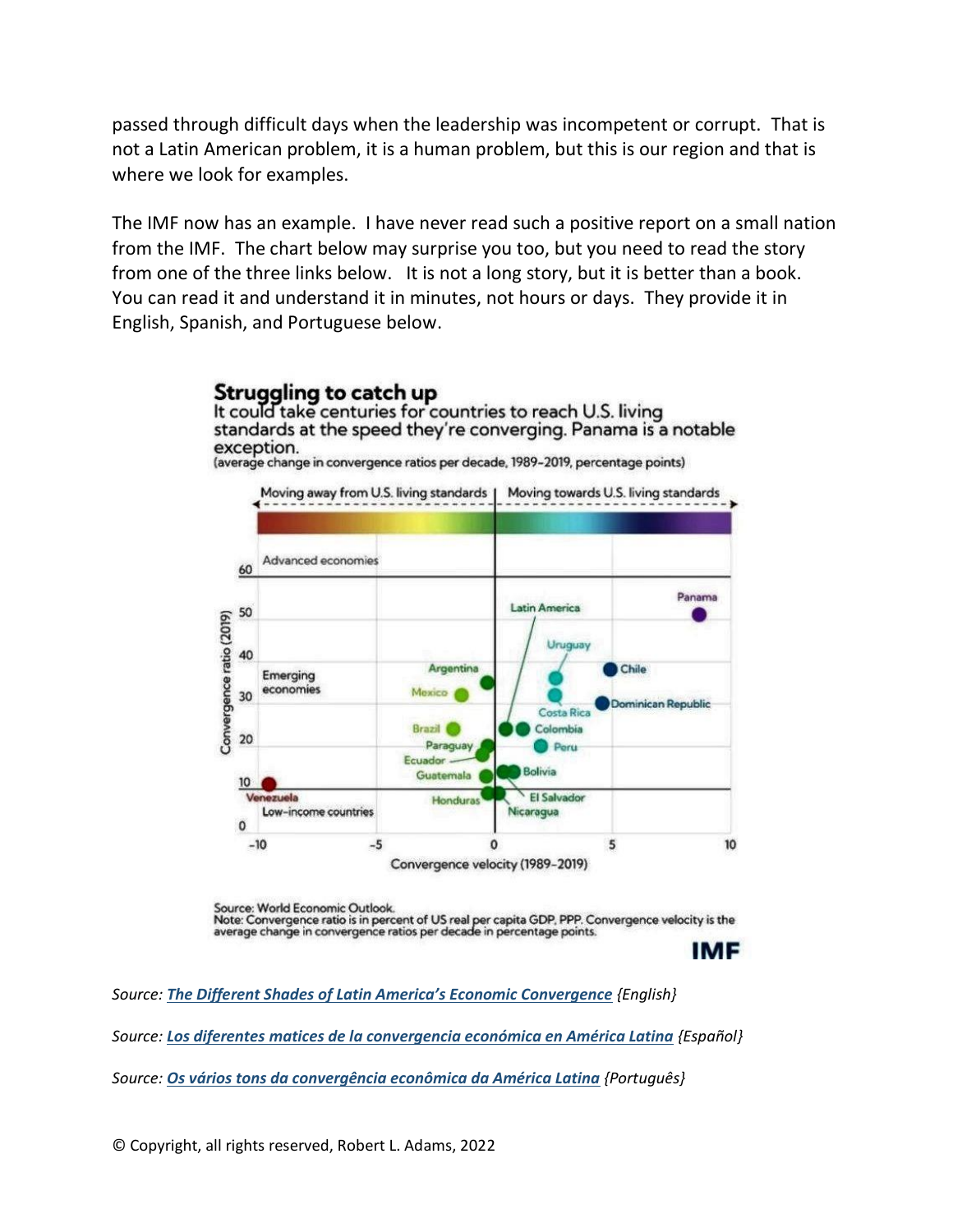But the best news is not a statistic, estimate, or prediction. It is a reality. All of us in Panama, citizens and permanent residents alike, came through the pandemic without a single riot, without the destruction of private or public property, without mobs screaming obscenities at each other, without starving families, and no injuries and no deaths resulting from violent confrontations with the police or anyone else. Why?

Panama is a democracy and a very active one. Anyone who lives here as a true resident, not a "residential tourist" living on the surface, knows this. But when we face an enemy from outside, a mindless virus for example, we face it as one people. A plan is developed with input from all sectors of society and shared. The foreign enemy was a virus. The public cooperation and support for the response were critical to our success.

Panamanians have a bright future and they know it, deep down inside.The 21st century has seen spectacular growth not only in Panama's economy, but in its self-image. Panamanians are proud of what they have accomplished and for good reason. They will not let a virus kill their spirit or their unity, much less their people.

## **So, Bob, everything is perfect in Panama?**

Of course not! There are at least two threats we have to constantly survey.

There is Covid. A virus is mindless. It has no brain, no nervous system, and doesn't need them. It does what it is meant to do and nothing more. It remains a very dangerous enemy and we cannot ignore it.

Now there is the war in Europe, a tragedy for everyone. It has very little impact on the Panama Canal. Europe is serviced primarily by the Suez Canal. But it can upset global trade if it becomes long-term and cause us problems as well.

At the moment, the virus is relatively quiet and the Canal is doing extremely well. We hope it stays that way, but no one can promise anything in the face of a virus or a war.

There are also imbalances economically. Major institutions, the Canal, the Colon Free Trade Zone, and Minera Panama copper mine on the Atlantic coast have all done well and are much of the reason Panama's economy has rebounded so quickly. But two sectors have suffered. They employ tens of thousands of workers, many of whom are waiting to be called back to work.

The hospitality sector (hotels, restaurants, tourist sites, etc.) is really in poor shape. We need to get more people down here. In the long run, we are going to do that. The new